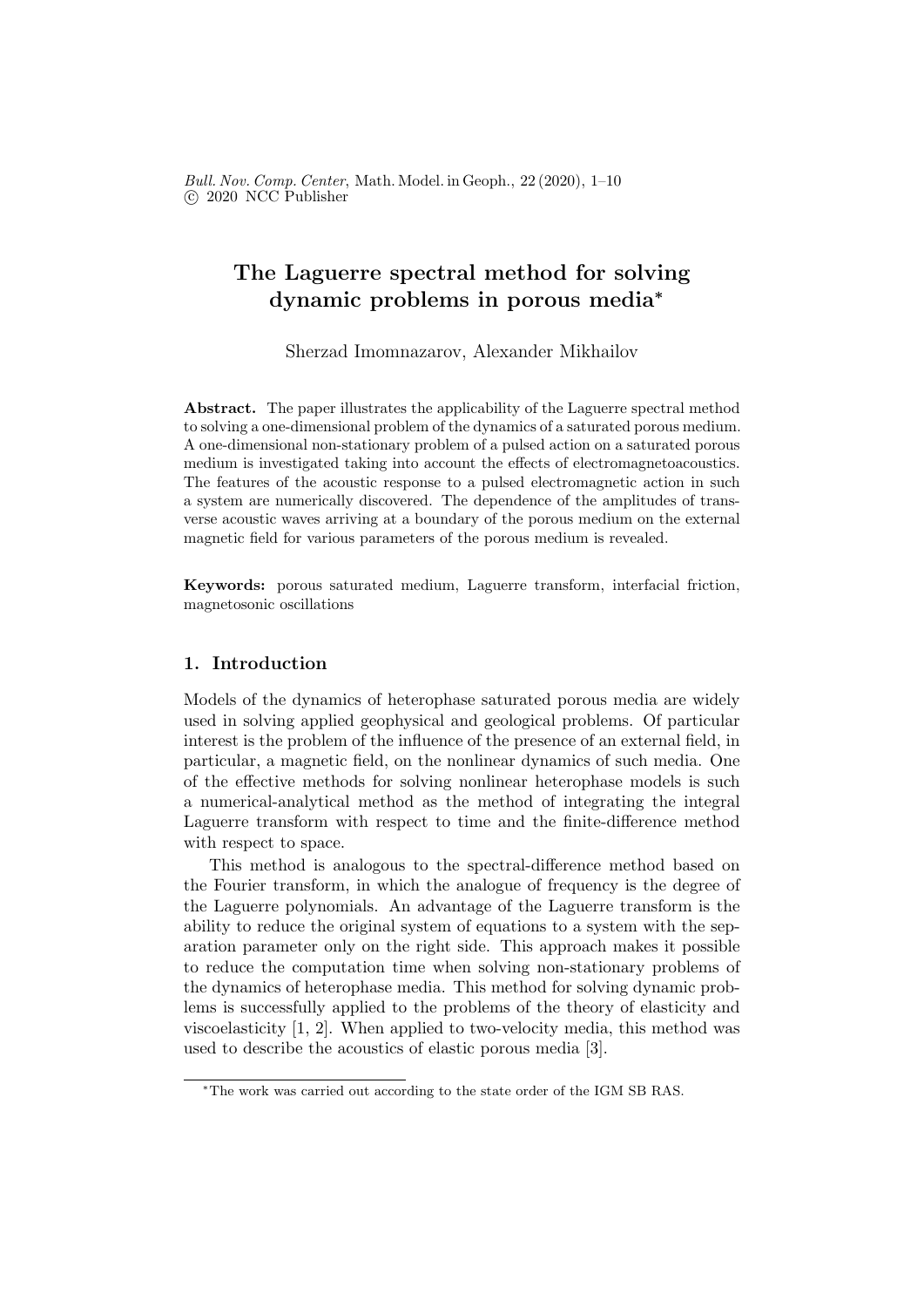#### 2. Formulation of the problem

This paper discusses the axially-symmetric problem of the impulse action of a quasi-stationary magnetic field on a saturated porous medium surrounding a channel with a saturating liquid [4]. The system that is homogeneous along the channel is considered. In the cylindrical coordinates  $(r, \varphi, z)$  for the half-space  $(R_1, \infty)$ , the velocity of the porous matrix  $u = (0, u_{\varphi}, u_z)$ , the velocity of the saturating fluid  $\mathbf{v} = (0, v_{\varphi}, v_z)$  and the magnetic field  $\mathbf{B} = (0, B_{\varphi}, B_{z})$  satisfy the following initial-boundary value problem. The system of governing equations obtained within the framework of the combined theory of electromagnetism in porous fluid-saturated media [5, 6] has the form:

$$
\frac{\partial^2 u_{\varphi}}{\partial t^2} = c_t^2 \frac{\partial}{\partial r} (Lu_{\varphi}) - \varepsilon \varpi \left( \frac{\partial u_{\varphi}}{\partial t} - \frac{\partial v_{\varphi}}{\partial t} \right) + \frac{\alpha \varepsilon c_e}{4\pi \sigma} \frac{\partial}{\partial r} \left( \frac{\partial B_z}{\partial t} \right), \tag{1}
$$

$$
\frac{\partial^2 u_z}{\partial t^2} = c_t^2 L \left( \frac{\partial u_z}{\partial r} \right) - \varepsilon \varpi \left( \frac{\partial u_z}{\partial t} - \frac{\partial v_z}{\partial t} \right) - \frac{\alpha \varepsilon c_e}{4\pi \sigma} L \left( \frac{\partial B_\varphi}{\partial t} \right),\tag{2}
$$

$$
\frac{\partial v_{\varphi}}{\partial t} = \varpi (u_{\varphi} - v_{\varphi}) + \frac{B_0}{4\pi \rho_l r} L B_{\varphi} - \frac{\alpha c_e}{4\pi \sigma} \frac{\partial B_z}{\partial r},\tag{3}
$$

$$
\frac{\partial v_z}{\partial t} = \varpi (u_z - v_z) + \frac{B_0}{4\pi \rho_l r} \frac{\partial B_z}{\partial r} + \frac{\alpha c_e}{4\pi \sigma} L B_\varphi, \tag{4}
$$

$$
\frac{\partial B_{\varphi}}{\partial t} = \frac{\partial}{\partial r} \left( \frac{c_e^2}{4\pi\sigma} L B_{\varphi} - \frac{\alpha c_e \rho_l}{\sigma} (u_z - v_z) + v_{\varphi} \frac{B_0}{r} \right),\tag{5}
$$

$$
\frac{\partial B_z}{\partial t} = L \bigg( \frac{c_e^2}{4\pi\sigma} \frac{\partial B_z}{\partial r} + \frac{\alpha c_e \rho_l}{\sigma} (u_\varphi - v_\varphi) + v_z \frac{B_0}{r} \bigg). \tag{6}
$$

The boundary  $r = R_1$  is considered to be free from the stress and magnetic field

$$
\frac{\partial u_{\varphi}}{\partial r} - \frac{u_{\varphi}}{r} = 0, \quad \frac{\partial u_{z}}{\partial r} = 0, \quad B_{\varphi} = 0, \quad B_{z} = B_{z0}(t), \tag{7}
$$

and the initial Cauchy data are taken to be zero.

Here  $\rho = \rho_l + \rho_s$ ,  $\rho_s$  and  $\rho_l$  are the partial densities of the matrix and liquid,  $u$  and  $v$  are the matrix and fluid velocities,  $B$  is the magnetic induction,  $\sigma$  is the electrical conductivity,  $\omega = \rho_l \chi$ ,  $\chi$  is the coefficient of friction,  $\alpha$  is the electroacoustic parameter,  $A_t$  is the sound velocity,  $c_e$  is the velocity of light. A constant magnetic field  $(B_0/r, 0, 0)$  is directed along the axis Or. The operator L is defined by the relation  $Lu = \frac{\partial u}{\partial r} + \frac{u}{r}$  $\frac{u}{r}$ .

### 3. Algorithm for solving the problem

To solve problem  $(1)$ – $(7)$ , the integral Laguerre transform with respect to time is applied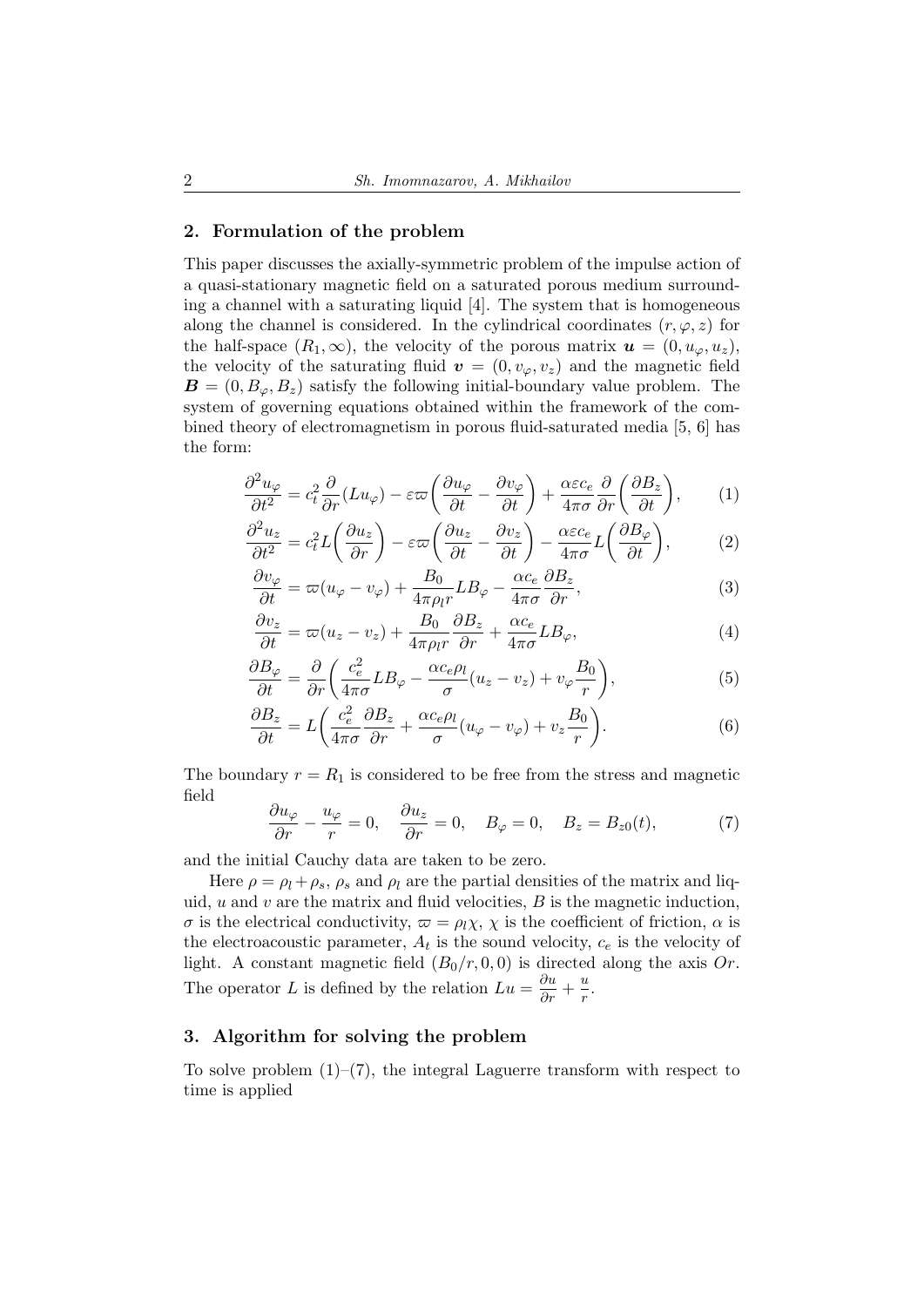$$
\overrightarrow{W}_m(x_1, x_2) = \int_0^\infty \overrightarrow{W}(x_1, x_2, t) (ht)^{-\alpha/2} l_m^{\alpha}(ht) d(ht),
$$

with the inversion formulas

$$
\overrightarrow{W}(x_1, x_2, t) = (ht)^{\alpha/2} \sum_{m=0}^{\infty} \frac{m!}{(m+\alpha)!} \overrightarrow{W}_m(x_1, x_2) l_m^{\alpha}(ht),
$$

where  $l_m^{\alpha}(ht)$  are the Laguerre functions, which are expressed in terms of the classical orthonormal Laguerre polynomials  $L_m^{\alpha}(ht)$  [7].

In this paper, the parameter  $\alpha$  is chosen to be integer and positive. Then

$$
l_m^{\alpha}(ht) = (ht)^{\alpha/2} e^{-ht/2} L_m^{\alpha}(ht).
$$

For the first derivative of the Laguerre polynomials with respect to the variable  $t$ , the following expression is valid:

$$
\frac{\partial}{\partial t}L_m^{\alpha}(ht) = -h \sum_{k=0}^{m-1} L_k^{\alpha}(ht).
$$

It can be noted that in order to satisfy the initial conditions of problem (1)–(7), it is sufficient to choose the value  $\alpha \geq 1$ . In addition, the shift parameter  $h > 0$  is introduced in the formulas, whose meaning and efficiency is discussed in detail in [8, 9].

As a result of this transformation, the original problem is reduced to a boundary value problem for a system of ordinary differential equations in the spectral domain

$$
\frac{h^2}{4}u_{\varphi}^m - c_t^2 \frac{d}{dr}Lu_{\varphi}^m + \varepsilon \varpi \frac{h}{2}(u_{\varphi}^m - v_{\varphi}^m) - \frac{\varepsilon \alpha A_e}{4\pi \sigma} \frac{h}{2} \frac{dB_z^m}{dr} = f_1^m,\tag{8}
$$

$$
\frac{h^2}{4}u_z^m - c_t^2 L \frac{du_z^m}{dr}u_\varphi^m + \varepsilon \varpi \frac{h}{2}(u_z^m - v_z^m) + \frac{\varepsilon \alpha A_e}{4\pi \sigma} \frac{h}{2} L B_\varphi^m = f_2^m,\tag{9}
$$

$$
\frac{h}{2}v_{\varphi}^{m} - \varpi(u_{\varphi}^{m} - v_{\varphi}^{m}) - \frac{B_{0}}{4\pi\sigma r}LB_{\varphi}^{m} + \frac{\alpha A_{e}}{4\pi\sigma}\frac{dB_{z}^{m}}{dr} = -h\sum_{n=0}^{m-1}v_{\varphi}^{n}, \quad (10)
$$

$$
\frac{h}{2}v_z^m - \varpi(u_z^m - v_z^m) - \frac{B_0}{4\pi \rho_l r} \frac{dB_z^m}{dr} - \frac{\alpha A_e}{4\pi \sigma} L B_{\varphi}^m = -h \sum_{n=0}^{m-1} v_z^n, \quad (11)
$$

$$
\frac{h}{2}B_{\varphi}^m - \frac{d}{dr}\left(\frac{A_e^2}{4\pi\sigma}LB_{\varphi}^m - \frac{\alpha A_e\rho_l}{\sigma}(u_z^m - v_z^m) + v_{\varphi}^m \frac{B_0}{r}\right) = -h\sum_{n=0}^{m-1}B_{\varphi}^n, (12)
$$

$$
\frac{h}{2}B_z^m - L\left(\frac{A_e^2}{4\pi\sigma}\frac{dB_z^m}{dr} + \frac{\alpha A_e \rho_l}{\sigma}(u_{\varphi}^m - v_{\varphi}^m) + v_z^m \frac{B_0}{r}\right) = -h\sum_{n=0}^{m-1} B_z^n \quad (13)
$$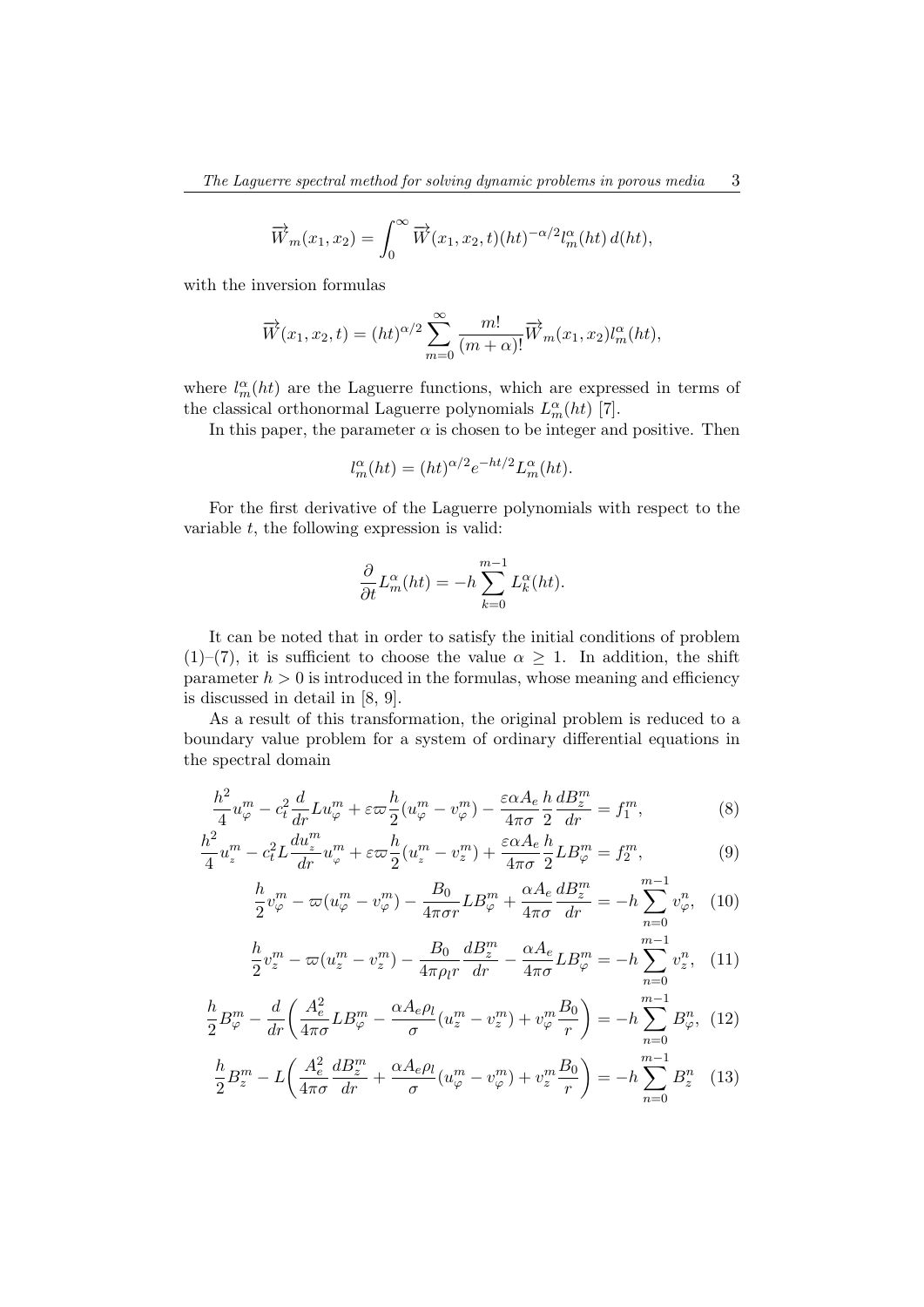with the boundary conditions at  $r = R_1$ 

$$
\frac{\partial u_{\varphi}^{m}}{\partial r} - \frac{u_{\varphi}^{m}}{r} = 0, \quad \frac{\partial u_{z}^{m}}{\partial r} = 0, \quad B_{\varphi}^{m} = 0, \quad B_{z}^{m} = B_{z0}(t). \tag{14}
$$

Here  $f_1^m$ ,  $f_2^m$  are the coefficients of the Laguerre expansion of the source function  $f(t)$ :

$$
f_1^m = -h^2 \sum_{n=0}^{m-1} (m-n)u_{\varphi}^n - h\varepsilon \varpi \sum_{n=0}^{m-1} (u_{\varphi}^n - v_{\varphi}^n) + \frac{h\varepsilon \alpha A_e}{4\pi \sigma} \sum_{n=0}^{m-1} \frac{dB_z^n}{dr},
$$
  

$$
f_2^m = -h^2 \sum_{n=0}^{m-1} (m-n)u_z^n - h\varepsilon \varpi \sum_{n=0}^{m-1} (u_z^n - v_z^n) - \frac{h\varepsilon \alpha A_e}{4\pi \sigma} \sum_{n=0}^{m-1} L B_{\varphi}^n,
$$

 $u_i^m, v_i^m, B_i^m, i \in {\varphi, z}$ , are the expansion coefficients of the corresponding field components in a series of the Laguerre functions. The superscript  $m$ denotes the number of the coefficient in the Laguerre expansion. Note that the value of  $m$  explicitly presents only in the right-hand side of the equations in the form of a recurrent dependence for all the field components.

The finite difference approximation of derivatives with respect to the spatial coordinates for solving this problem is carried out on staggered grids with the fourth order of accuracy [10]. For this, in the computational domain in the direction of the coordinate r, the grids  $\omega r$  and  $\omega r_{1/2}$  are introduced with a discretization step  $\Delta r$  that is shifted relative to each other by  $\Delta r/2$ :

$$
\omega r = (j\Delta r, t), \quad \omega r_{1/2} = ((j + 1/2)\Delta r, t), \quad j = 0, ..., M.
$$

Let us define the unknown components of the solution vector at the following grid nodes:

$$
u_i^m(r), v_i^m(r), B_i^m(r) \in \omega r, \quad u_r^m(r), v_r^m(r), B_r^m(r) \in \omega r_{1/2}.
$$

The choice of the location of the components at the integer and half-integer grid nodes is based on the difference approximation of the equations of system  $(8)$ – $(13)$  and satisfying the boundary conditions  $(14)$ , for which the second order of accuracy is used.

As a result of the finite difference approximation of problem  $(8)$ – $(14)$ , we obtain a system of linear algebraic equations. Representing the desired solution vector  $\vec{W}$  in the form

$$
\vec{W}(m) = (V_0, V_1, \dots, V_m)^T,
$$
  
\n
$$
V_j = (u^j_{\varphi}, u^j_z, u^{j+1/2}, v^j_{\varphi}, v^j_z, v^{j+1/2}, B^j_{\varphi}, B^j_z, B^{j+1/2}_r),
$$

this system of linear algebraic equations can be written down as

$$
\left(A_{\Delta} + \frac{h}{2}E\right)\vec{W}(m) = \vec{F}_{\Delta}(m-1). \tag{15}
$$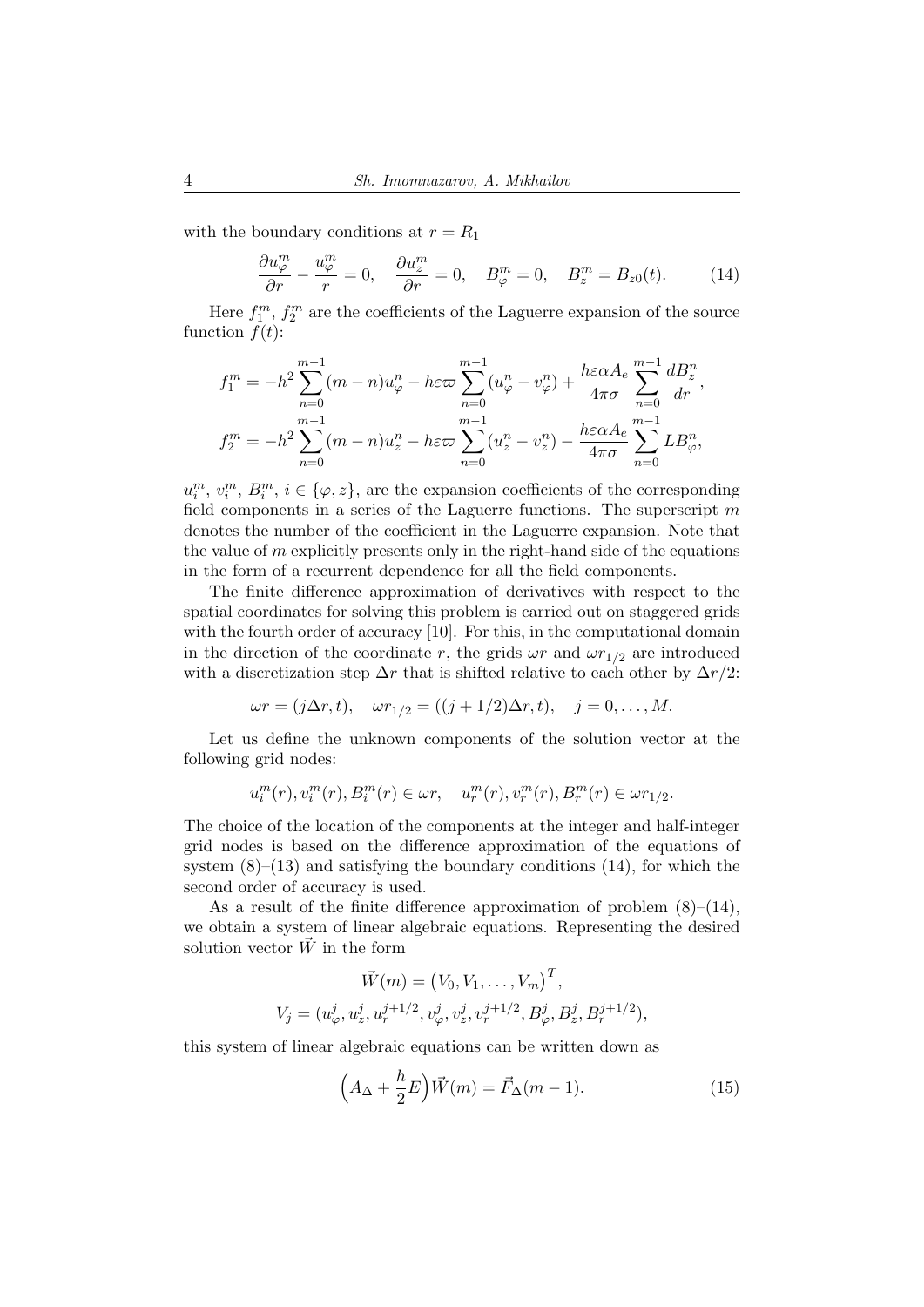A sequence of the wave field components in the solution vector  $\vec{W}$  is selected taking into account the minimization of the number of diagonals in the matrix  $A_{\Delta}$ . In this case, on the main diagonal of the matrix, the components included in the equations of the system as terms with the parameter  $h$ as a factor are specially located. It should be noted that by choosing the parameter  $h$ , it is possible to significantly improve the conditionality of the system matrix. Having solved the system of linear algebraic equations (15), we can determine the spectral values for all the components of the wave field  $\bar{W}(m)$ . Then, using the Laguerre transformation inversion formula, we can obtain a solution to the original problem  $(1)$ – $(7)$ .

To solve the system of linear algebraic equations (15), the most effective was the use of the iterative conjugate gradient method. The advantages of this method is that there is no need to store the entire matrix in a machine memory for large-scale systems, as well as fast convergence to the solution of the problem provided that the matrix of the system is well conditioned. The matrix  $A_{\Delta}$  due to the parameter h has this property. The choice of h can significantly accelerate the convergence of the iterative process. The optimal value of  $h$  is chosen based on minimizing the number of Laguerre harmonics in the inversion formula, as well as reducing the number of iterations when finding a solution for each harmonic. The analysis of test calculations shows the stability of the algorithm proposed for the studied class of the model.

#### 4. Simulation results

The solution to the problem in question provides a basis for the development of technological methods for measuring the permeability and electrical conductivity of the rock [4, 11, 12]. In the model problem, a medium with the following physical parameters (CGS system) is considered:  $\alpha =$  $10^7 \text{ (cm}^3\text{/gc}^2\text{)}^{1/2}, R_1 = 10 \text{ cm}, \sigma = 10^9 \text{ c}^{-1}, \omega = 10^7 \text{ c}^{-1}, B_0 = 10^3,$  $\rho_l = 0.1 \text{ g/cm}^3, c_e = 3 \cdot 10^{10} \text{ cm/c}, c_t = 1 \cdot 10^5 \text{ cm/c}, \epsilon = 0.1.$  At the channel boundary, an impulse action as a function of time is set. The configurable source signal

$$
B_{z0}(t) = 10^3 \exp(-\pi f_0 (t - t_0)^2 / 8) \sin(2\pi f_0 (t - t_0)),
$$

with  $f_0 = 100$  Hz,  $t_0 = 0.015$  s is shown in Figure 1.



Figure 1. The source signal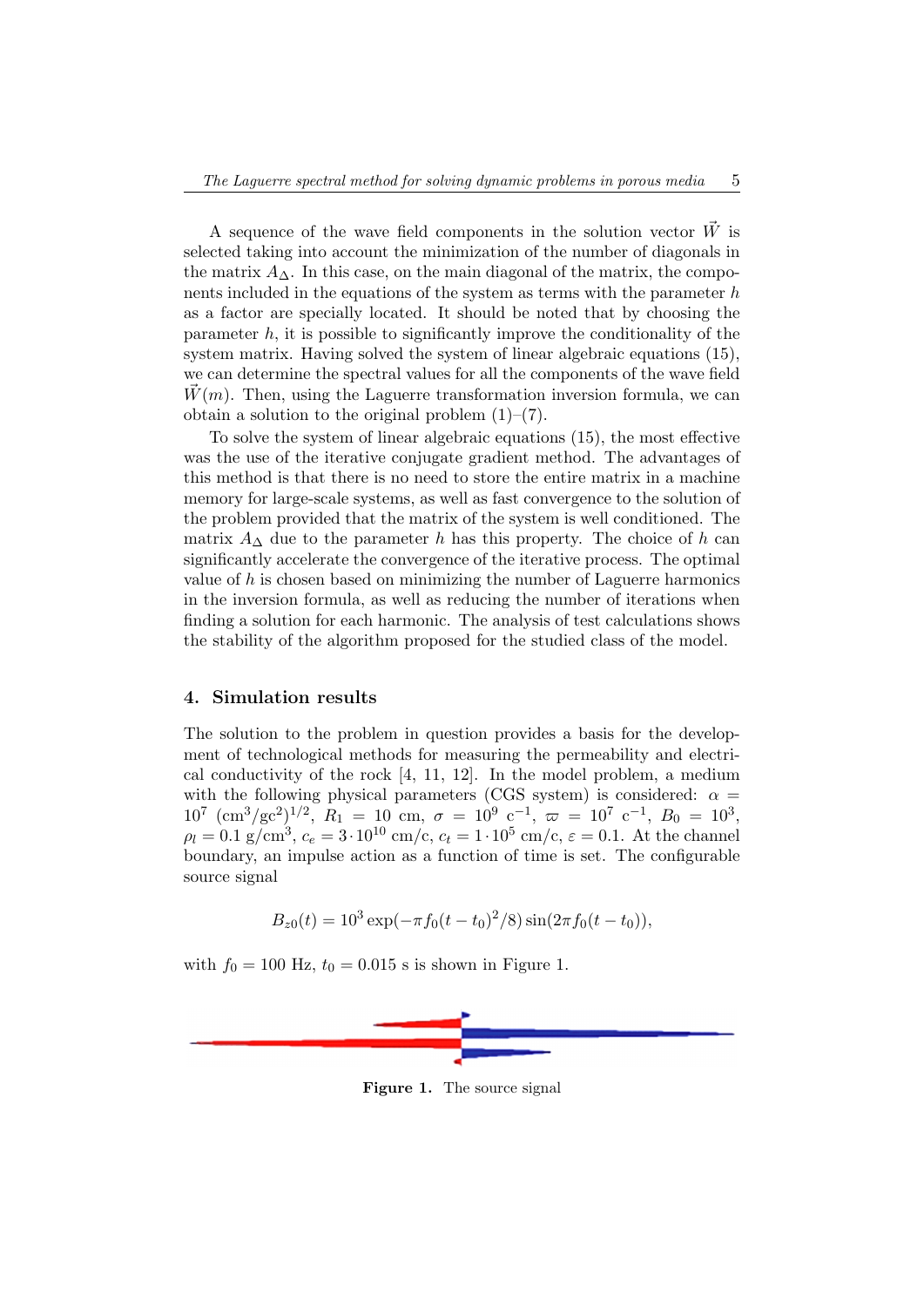Figures 2–5 show the calculated seismic traces of the components of the displacement velocities of the porous matrix for two values of the electrical conductivity  $\sigma$ . The distance along the coordinate r between the points of the calculated paths is  $\Delta r = 50$  m. The calculation results for the component  $u_{\varphi}$  and for the time derivative of the component  $u_z$  are presented.

Let us also present the graphs illustrating a change in the displacement rates with a simultaneous proportional change in the coefficient  $\alpha$  and in the coefficient of the interfacial friction  $\chi$ . The corresponding calculated seismic traces are presented in Figures  $6, 7$ . The distance along the coordinate  $r$ between the points of the calculated paths is  $\Delta r = 50$  m.



**Figure 2.** Calculated seismic traces for the component  $u_{\varphi}$  at  $\sigma = 10^9 \text{ c}^{-1}$ 



**Figure 3.** Calculated seismic traces for the component  $u_{\varphi}$  at  $\sigma = 5 \cdot 10^9 \text{ c}^{-1}$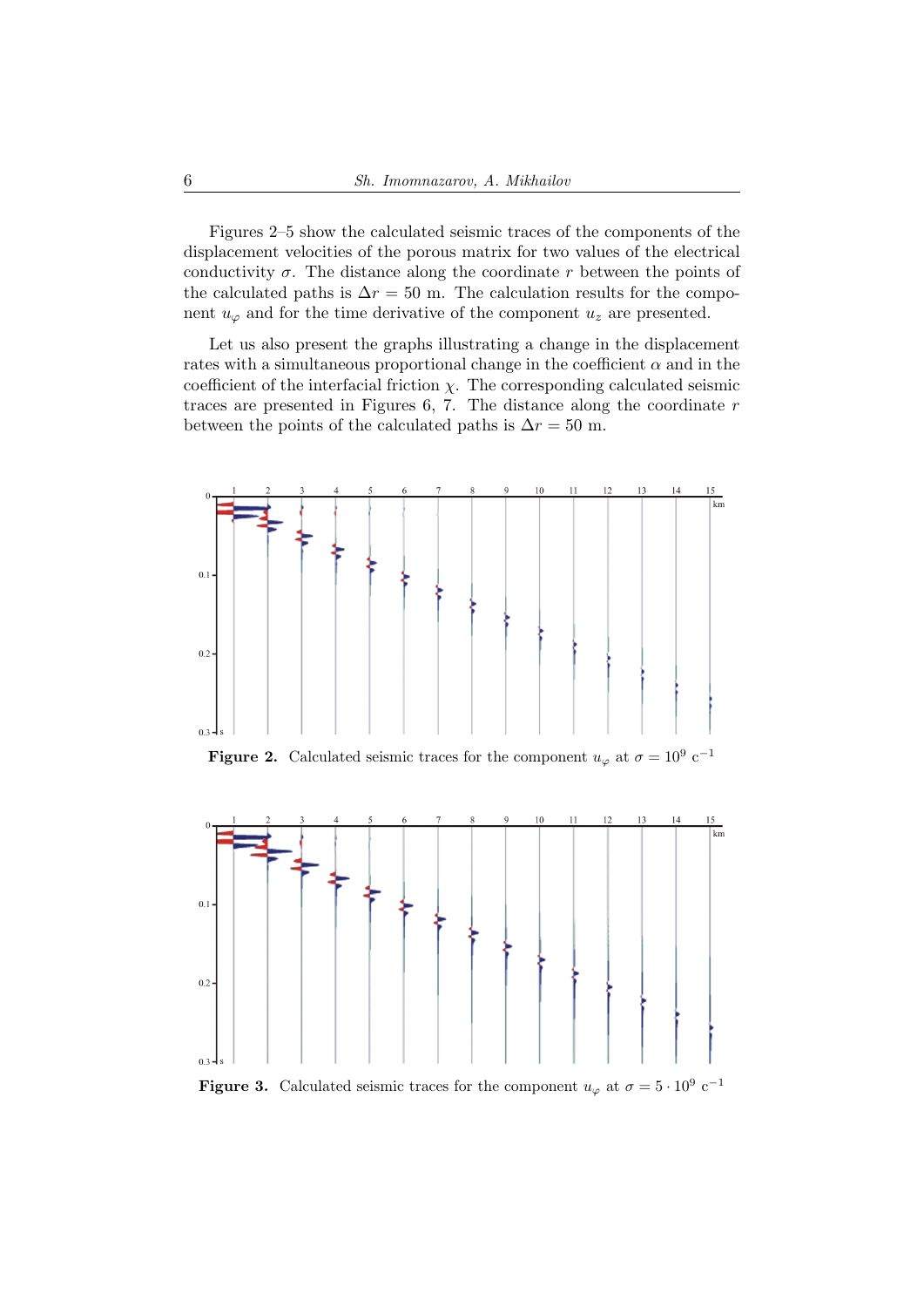

**Figure 5.** Calculated seismic traces for the component  $\frac{\partial u_z}{\partial t}$  at  $\sigma = 5 \cdot 10^9 \text{ c}^{-1}$ 

The numerical analysis of the calculations performed has shown that at the inner boundary of the porous space, the maximum values of acoustic amplitudes depend on the parameters of the saturated porous medium and the amplitude of the magnetic field

$$
\frac{\partial u_z}{\partial t} = \frac{\sigma}{c_e} \frac{B_0 B}{4\pi \rho}, \qquad u_\varphi = \frac{\alpha}{\chi} \frac{B}{4\pi \rho} \frac{1}{k(R_1)},
$$

where  $k(R_1)$  is the calculated function of the inner radius of the well. The fulfilment of the formula  $u_{\varphi} \sim \partial u_z/\partial t$  makes possible to generalize the earlier obtained formula in the frequency representation  $u_z = i\omega_*\omega^{-1}u_y$  [13]  $(\omega_*$  is the characteristic frequency at which the moduli of the acoustic response of the shear waves  $|u_y|, |u_z|$  are equal). The implementation of this formula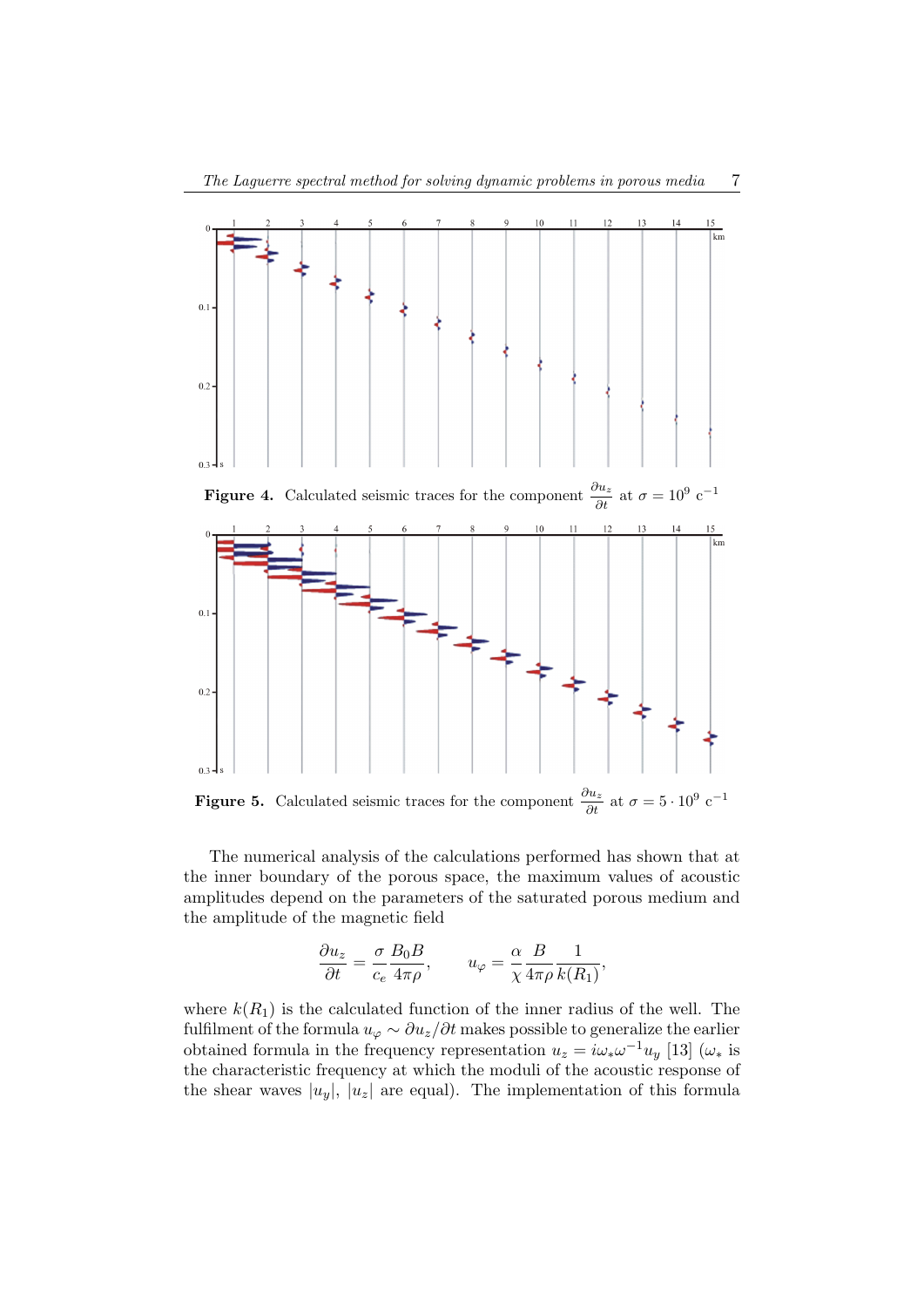

**Figure 6.** Calculated seismic traces for the component  $\frac{\partial u_z}{\partial t}$  at  $\varpi = 10^7 \text{ c}^{-1}$ ,  $\alpha = 10^7~(\text{cm}^3/\text{gc}^2)^{1/2}$ 



**Figure 7.** Calculated seismic traces for the component  $\frac{\partial u_z}{\partial t}$  at  $\varpi = 3 \cdot 10^7 \text{ c}^{-1}$ ,  $\alpha = 3 \cdot 10^7 \; (\text{cm}^3/\text{gc}^2)^{1/2}$ 

makes it possible to determine the electrical conductivity of a rock and the ratio of its permeability and electroacoustic constant from the measured values of the amplitudes of acoustic and electromagnetic fields at a known rock density.

## 5. Conclusion

A numerical-analytical algorithm based on the spectral Laguerre method as applied to the problem of analyzing the acoustic response of a porous saturated medium to an external induction action in an external magnetic field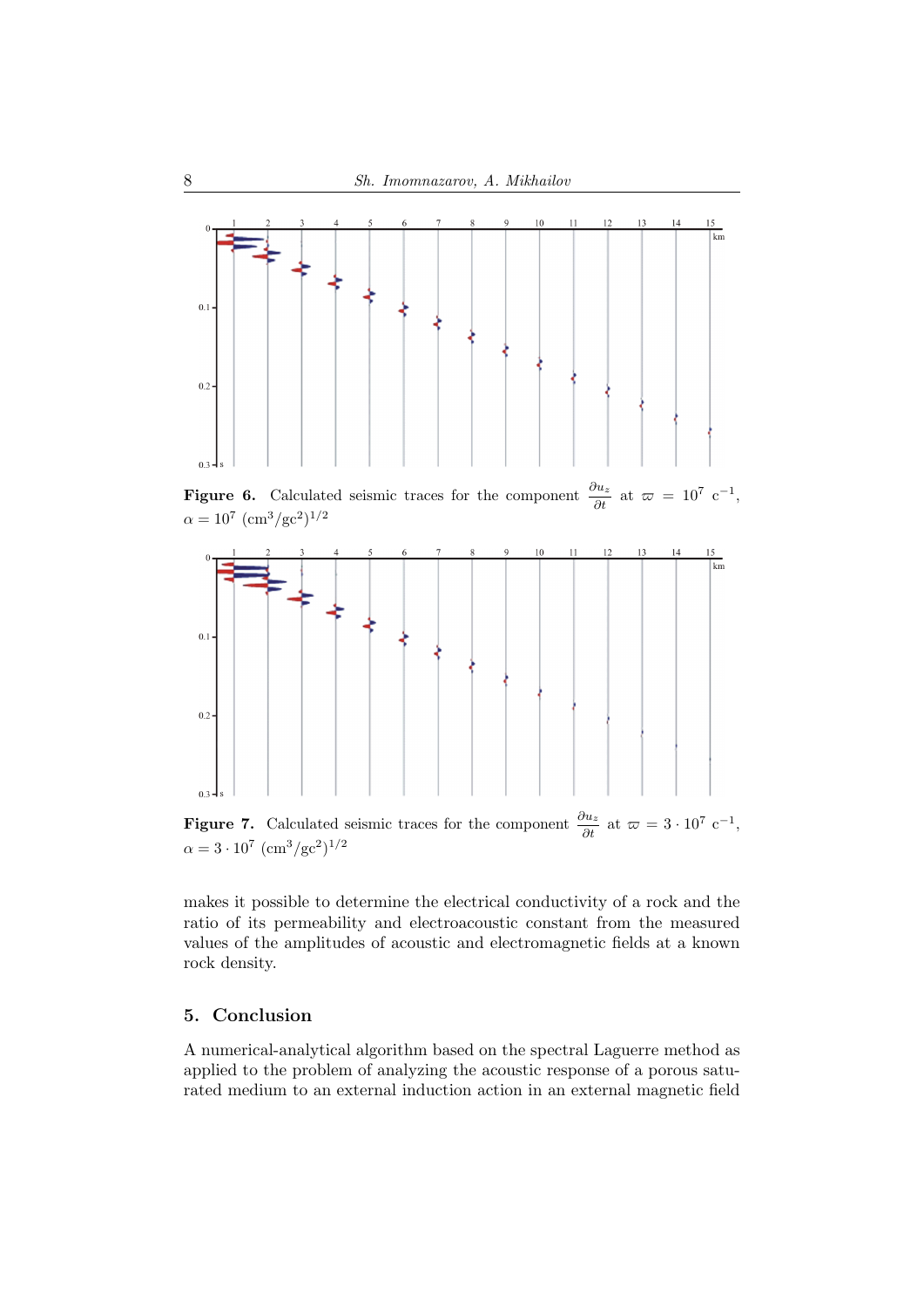is considered. This algorithm is an analogue of the known spectral methods for solving dynamic problems in the continuum mechanics, however, unlike the Fourier and the Laplace transforms, the use of the Laguerre transform leads to a system of equations in which the harmonic separation parameter is included only in the right-hand side in a recurrent form. As a result, the matrix of the reduced problem system is well conditioned. This fact allows the use of effective methods for solving systems of linear algebraic equations.

#### References

- [1] Mikhailenko B.G. Spectral Laguerre method for the approximate solution of time dependent problems // Applied Mathematics Letters. –1999. – No. 12. – P. 105–110.
- [2] Mikhailenko B.G., Mikhailov A.A., Reshetova G.V. Numerical modeling of transient seismic fields in viscoelastic media based on the Laguerre spectral method // Pure Appl. Geophys. –– 2003. –– No. 160. –– P. 1207–1224.
- [3] Imomnazarov Kh.Kh., Mikhailov A.A. Application of a spectral method for numerical modeling of propagation of seismic waves in porous media for dissipative case // Siberian J. Num. Math. / Sib. Branch of Russ. Acad. of Sci. –– Novosibirsk, 2014. –– Vol. 17, No. 2. –– P. 139–147 (In Russian).
- [4] Imomnazarov Sh.Kh., Dorovsky V.N. Downhole magnetoacoustic oscillations determining the electrokinetic parameters of saturated porous medium // Interexpo GEO-Siberia-2017. XI Int. Scientific. Congr. "Remote sensing methods of the Earth and photogrammetry, environmental monitoring, geoecology". –– Novosibirsk, 2017. –– Vol. 1. –– P. 186–190 (In Russian).
- [5] Dorovsky V.N., Imomnazarov Kh.Kh. A Mathematical Model for the Movement of a Conducting Liquid Through a Conducting Porous Medium // Math. Comput. Modelling. –– 1994. –– Vol. 20, No. 7. –– P. 91–97.
- [6] Dorovsky V.N., Dorovsky S.V. An electromagnetoacoustic method of measuring electric conductivity and  $\zeta$ -potential // Geology and Geophysics. ––2009. Vol. 50  $(6)$ . -- P. 735-744 (In Russian).
- [7] Konyukh G.V., Mikhailenko B.G. Application of integral Laguerre transformation for solving dynamic seismic problem // Bull. Novosibirsk Comp. Center. Ser. Mathematical Modeling in Geophysics. –– Novosibirsk, 1998. –– Iss. 4. –– P. 79–91.
- [8] Mikhailenko B.G., Mikhailov A.A., Reshetova G.V. Numerical modeling of transient seismic fields in viscoelastic media based on the Laguerre spectral method // Pure Appl. Geophys. –– 2003. –– No. 160. –– P. 1207–1224.
- [9] Mikhailenko B.G., Mikhailov A.A., Reshetova G.V. Numerical viscoelastic modeling by the spectral Laguerre method  $//$  Geophysical Prospecting. –  $2003 - No. 51 - P. 37 - 48.$